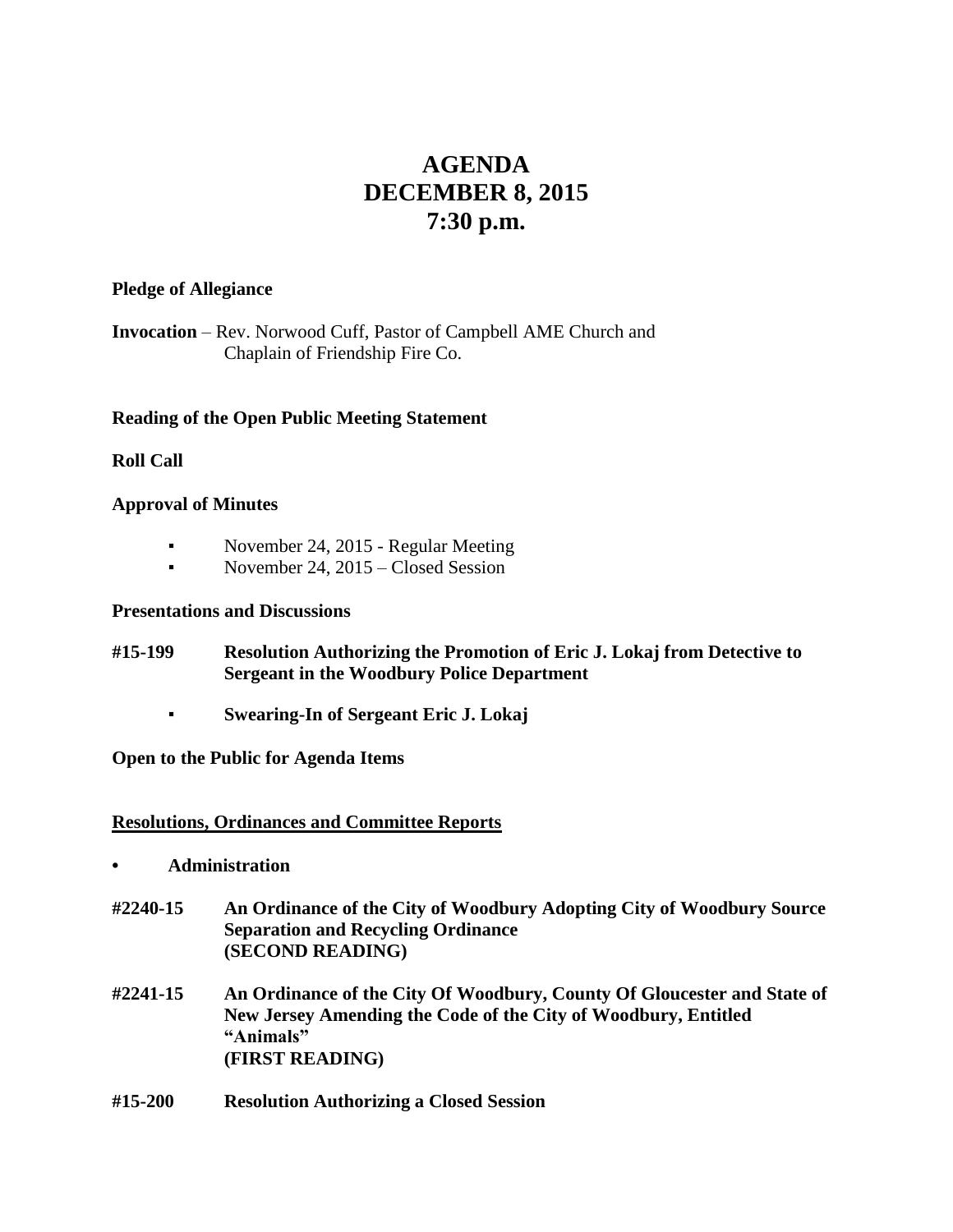| #15-201 | <b>Resolution Establishing Date for Reorganization Meeting for 2016 of the</b> |
|---------|--------------------------------------------------------------------------------|
|         | Mayor and Council of the City of Woodbury                                      |

#### **• Finance**

| #15-202 | <b>Resolution to Reimburse Tax Payment - Block 5 Lot 3</b>                                                                                                                                              |
|---------|---------------------------------------------------------------------------------------------------------------------------------------------------------------------------------------------------------|
| #15-203 | <b>Resolution Directing the Distribution of the City of Woodbury Net Returned</b><br>Surplus Funds Held in Trust by the Gloucester, Salem, Cumberland<br><b>Counties Municipal Joint Insurance Fund</b> |
| #15-204 | <b>Resolution Authorizing the Transfer of Appropriations in the Local Budget</b><br>of the City of Woodbury for the Year 2015                                                                           |
| #15-205 | <b>Resolution Authorizing the Cancellation of Appropriations in the Local</b><br>Budget of the City of Woodbury for the Year 2015                                                                       |
| #15-206 | <b>Resolution Providing for the Insertion of Special Items of Revenue in the</b><br>Budget of the City of Woodbury Pursuant to N.J.S. 40A:4-87 (Chapter 159,<br>P.L. 1948)                              |

Motion for Approval to Pay the Listed Vouchers

## **• Public Works**

- **#15-207 Resolution Establishing a 5-Year Moratorium on the Issuance of Road Opening Permits for the Portions of the Roads Resurfaced as part of the FY2015 Local Road Milling & Overlay Project from November 10, 2015 through November 10, 2020**
- **#15-208 Resolution Establishing a 5 Year Moratorium on the Issuance of Road Opening Permits for East Red Bank Avenue, N. Broad Street to N. Evergreen Avenue from September 30, 2015 through September 30, 2020**
- **#15-209 Resolution Authorizing Change Order No. 2 for the Wood Street Water Main Extension Project**

## **Old Business**

## **New Business**

## **Reports:**